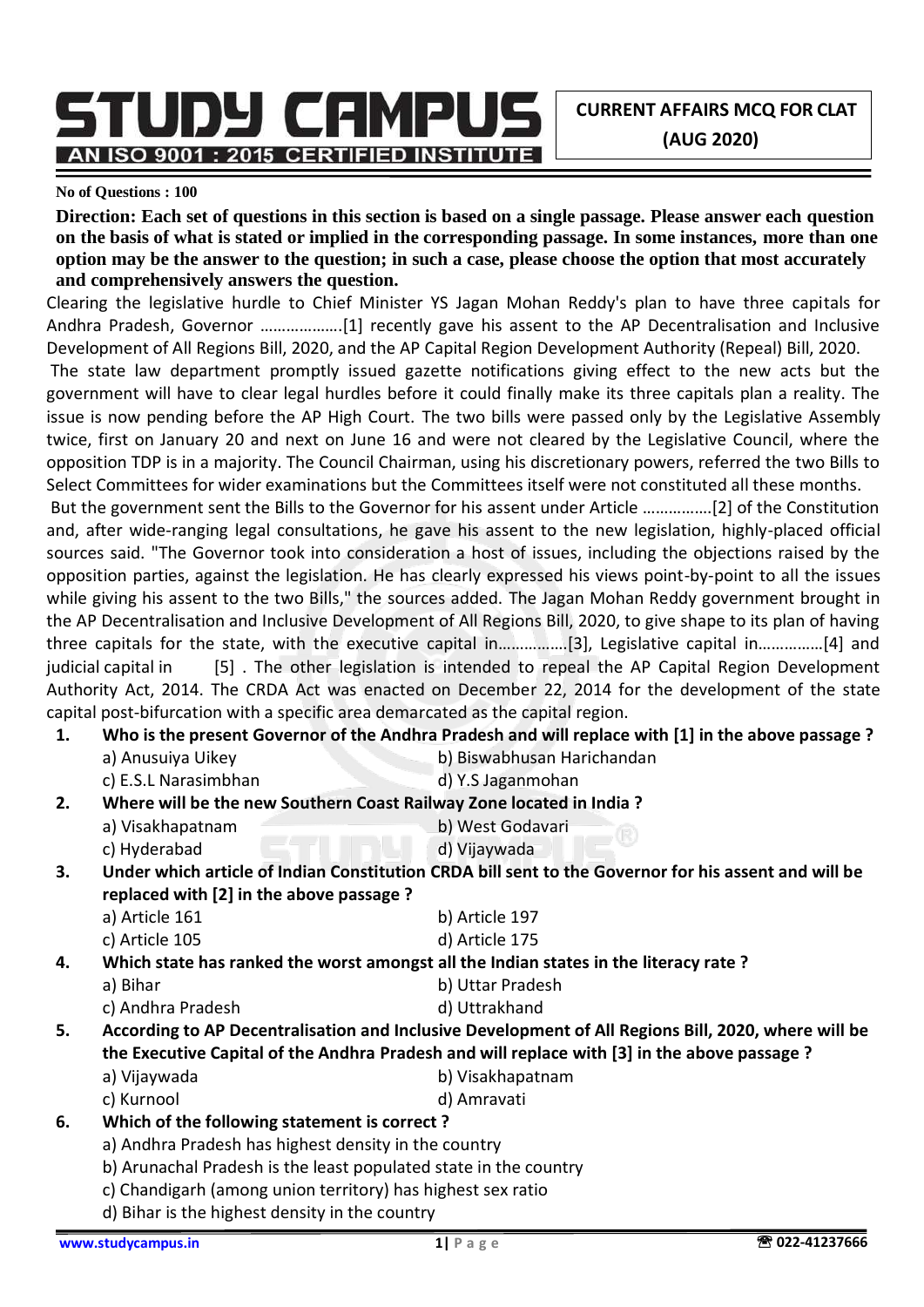| 7. | According to the AP Decentralisation and Inclusive Development of All Regions Bill, 2020, where will<br>be the Legislative Capital of the Andhra Pradesh and will replace with [4] in the above passage? |                   |  |
|----|----------------------------------------------------------------------------------------------------------------------------------------------------------------------------------------------------------|-------------------|--|
|    | a) Tirupati                                                                                                                                                                                              | b) Visakhapatnam  |  |
|    | c) Kurnool                                                                                                                                                                                               | d) Amravati       |  |
| 8. | Which of the following state is not one of the party's states of Krishna Water Disputes Tribunal?                                                                                                        |                   |  |
|    | a) Maharashtra                                                                                                                                                                                           | b) Andhra Pradesh |  |

c) Tamil Nadu d) Karnataka

**9. According to the AP Decentralisation and Inclusive Development of All Regions Bill, 2020, where will be the Judicial Capital of the Andhra Pradesh and will replace with [5] in the above passage ?** a) Guntur b) Kurnool

c) Nellore d) Amravati

**10. Before Hyderabad was made capital in 1956, which city was the capital of Andhra Pradesh ?**

- a) Warangal b) Vijaywada
- c) Visakhapatnam d) Kurnool

In the first week of august FutureBrand Index 2020 was released, …………………[1] Oil and Gas Company ranked as the Second Biggest brand for its recognition associated with it's growth, innovative products and customer service after… [2] which topped the Index. ….………..[1] that enjoy the confidence of their employees as well as consumers and have responded well to the coronavirus pandemic. "In particular, people have a strong emotional connection with the organisation," a release by the global brand consultancy FutureBrand, which commissioned the study, said. The index that reorders PwC's Global Top 100 companies on perception rather than financial strength is the first study of its kind since lockdown began. It gathered data from 3,000 professionals in 17 countries between April 29 and May 11. Technology companies account for five of the Top 10 positions. Samsung is ranked at number 3 after… [1] followed by AI firm Nvidia, world's largest distiller Kweichow Moutai, Nike, Microsoft, chipmaker ASML, digital payments player PayPal and at number 10 is Netflix. ………………[1], whose digital arm ……………….[3] has seen global tech giants including Google and Facebook line up for a stake in the last few weeks, is the only Indian company in Top 10 and the second Indian business on the index. Tata is ranked 65 for its technology business. ………………….[3] Limited has raised Rs 1,52,056 crore across 13 investors which includes Facebook, Google, Silver Lake, Vista Equity Partners, General Atlantic, KKR, Mubadala, ADIA, TPG, L Catterton, Public Investment Fund of Saudi Arabia, Intel Capital and Qualcomm. The record investments in…………….[3] and a mega share sale helped it………………[1] become debt free well ahead of its March 2021 target. This year's highest entrant at number two, …………….[1] excels on every attribute, the report says. Part of its success could be attributed to chairman recasting the company as a one-stop-shop for Indians, it says. "The chairman built on the existing petrochemicals business, transforming it into a digital behemoth designed to meet every customer need," says the report that has put ……………….[1] as an oil and gas company but has taken into account its expanding footprint in retail and tech sectors.

**11. Which Indian company ranked as the Second Biggest brand for its recognition in the FutureBrand Index 2020 and will replace with [1] in the above passage ?** a) Indian Oil Company b) ONGC

| c) Reliance Industries Limited | d) Adani Group |
|--------------------------------|----------------|

**12. Which of the following sector is not covered in the Make in India programme ?**

- a) Automobiles b) Biotechnology
- c) Media and entertainment d) Education

**13. Which global company ranked top as Biggest brand for its recognition in the FutureBrand Index 2020 and will replace with [2] in the above passage ?**

|     | a) Google                                      | b) Apple    |  |
|-----|------------------------------------------------|-------------|--|
|     | c) Micros oft                                  | d) Amazon   |  |
| 14. | What is the dominant component of natural gas? |             |  |
|     | a) Oxygen                                      | b) Hydrogen |  |
|     | c) Methane                                     | d) Nitrogen |  |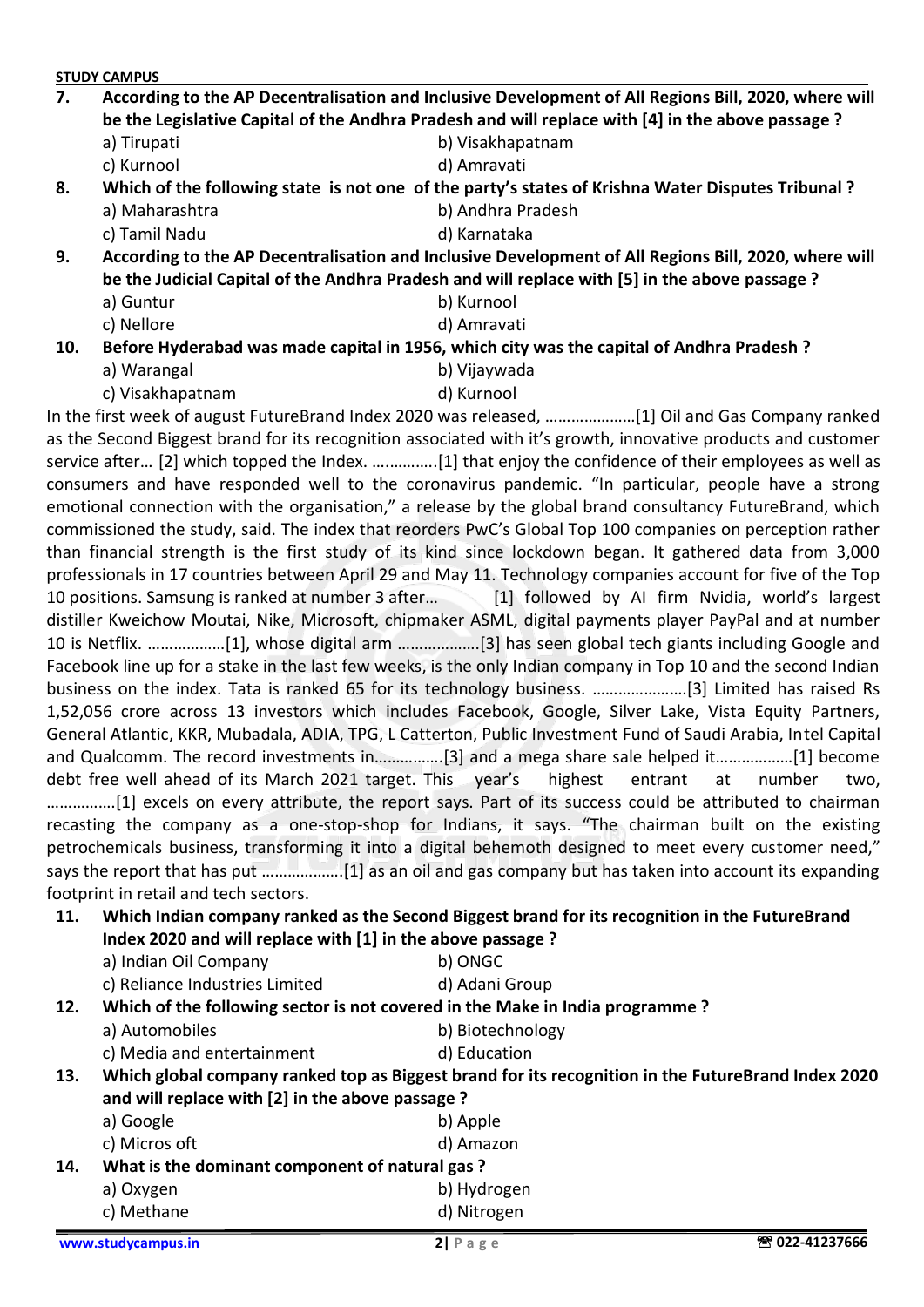#### **15. Name the digital arm of company [1] which has seen global tech giants including Google and Facebook line up for a stake in the last few weeks ?**

a) Flipkart b) Reliance Jio

c) Amazon Pay d) Google Pay

……………….[1] is the cleanest city in India as per results of the fifth edition of the nationwide annual cleanliness survey, 'Swachh Survekshan 2020'. …………..[1] has been named as India's cleanest city for the fourth time in a row. In Ministry of Housing and Urban Affairs' swachhta city survey report, Surat emerged as India's second cleanest city. Navi Mumbai bagged the third spot. The announcement was made by Union Minister………………[2] at the Swachh Mahotsav being organised by the Ministry of Housing and Urban Affairs (MoUHA). A total of 129 awards given away by the minister, Swachh Survekshan 2020, the 28 days long completely digitized and paperless nationwide survey is the world's largest cleanliness survey covering 1.87 crore citizens of 4242 cities, 62 cantonment boards and 92 towns along the Ganga River. …………………..[3] has been chosen as the cleanest town on the banks of river Ganga [4] has been declared India's cleanest cantonment in the Swachh Bharat Survekshan-2020. Ancient holy town of……………..[3] is rightfully the cleanest town on the banks of river Ganga. Swachh Survekshan was introduced by the government with the objective of generating large- scale citizen participation in the Mission, along with inculcating a spirit of healthy competition among cities towards becoming India's cleanest cities. "1.87 crore citizens participated in the survey of 4,242 cities, 62 cantonment boards and 92 towns along the Ganga river," Ministry spokesperson Rajeev Jain had said on Tuesday. The 'Swachh Survekshan 2020' was completed in 28 days. It saw registration of 1.7 crore citizens on Swachhata App, over 11 crore impressions on social media, more than 5.5 lakh sanitary workers linked to social welfare schemes and over 84,000 informal waste-pickers integrated into the mainstream. It was launched in…………..[5] by Prime Minister Narendra Modi it's objective was to monitor the performance of Swachh Bharat Abhiyan, which was launched on Oct 2, 2014, the 150th birth anniversary of Mahatma Gandhi.

#### **16. Which city declared as the cleanest city in India as per results of the fifth edition of the nationwide annual cleanliness survey, 'Swachh Survekshan 2020' and will replace with [1] in the above passage?** a) Indore b) New Delhi

|     | www.studycampus.in                                                                                       | $3$   Page                       | ☎ 022-41237666 |
|-----|----------------------------------------------------------------------------------------------------------|----------------------------------|----------------|
|     | a) Almora Cantt                                                                                          | b) Delhi Cantonment              |                |
|     | and will replace with [4] in the above passage ?                                                         |                                  |                |
| 22. | c) Both<br>Which city has been declared India's cleanest cantonment in the Swachh Bharat Survekshan-2020 | d) None                          |                |
|     | a) Only 1                                                                                                | b) Only 2                        |                |
|     | 2. It was implemented by Ministry of Rural Development                                                   |                                  |                |
|     |                                                                                                          |                                  |                |
|     | 1. The Nirmal Bharat Abhiyan has been restructured into the Swachh Bharat Mission                        |                                  |                |
| 21. | Which of the following statement is/ are correct about Swachh Bharat Mission ?                           |                                  |                |
|     | a) Kanpur<br>c) Haridwar                                                                                 | d) Varanasi                      |                |
|     |                                                                                                          | b) Allahabad                     |                |
|     | Survekshan 2020" and will replace with [3] in the above passage?                                         |                                  |                |
| 20. | Which city has been chosen as the cleanest town on the banks of river Ganga in the "Swachh               |                                  |                |
|     | a) Mysuru<br>c) Indore                                                                                   | b) Pune<br>d) Surat              |                |
|     |                                                                                                          |                                  |                |
| 19. | Which Indian city with a population of over one million has declared first open defecation free city?    |                                  |                |
|     | c) Piyush Goyal                                                                                          | d) Narendra Singh Tomar          |                |
|     | in the above passage?<br>a) Nitin Gadkari                                                                | b) Hardeep Puri                  |                |
| 18. | Who is the present Union Minister of Housing and Urban Affairs (MoUHA) and will replace with [2]         |                                  |                |
|     | c) Ek Kadam Swachhata Ki Ore                                                                             | d) Ghar-Ghar Safai and Toilet    |                |
|     | a) Sabka Kadam Swachhata Ki Ore                                                                          | b) Har Ek Kadam Swachhata Ki Ore |                |
| 17. | What is the tag-line of "Swachh Bharat Abhiyan"?                                                         |                                  |                |
|     | c) Mysuru                                                                                                | d) Chandigarh                    |                |
|     | a) muure                                                                                                 | <u>DINEW DEIIII</u>              |                |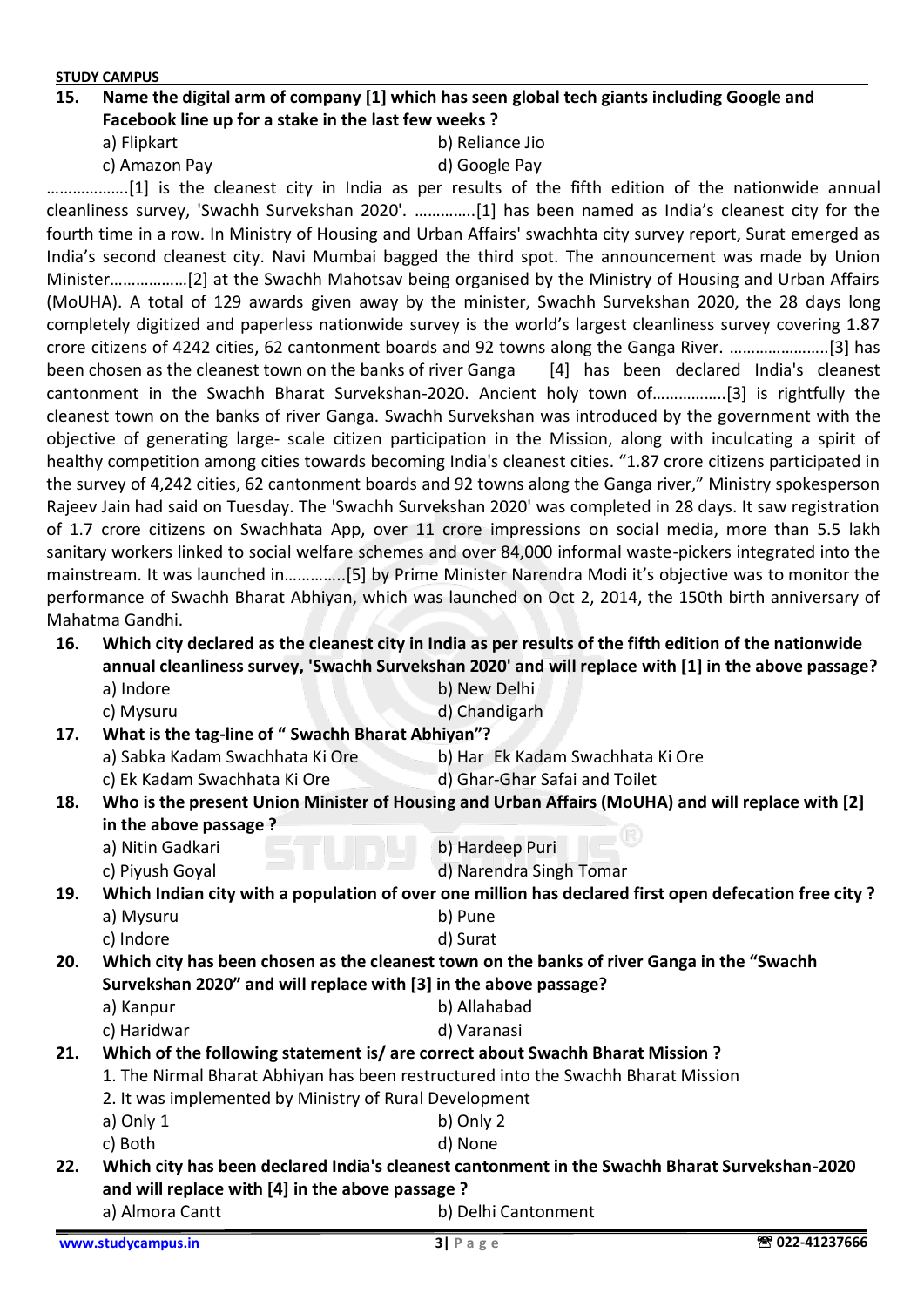|  |  | :) Nainital Cantt |
|--|--|-------------------|
|  |  |                   |
|  |  |                   |
|  |  |                   |

c) Nainital Cantt d) Jalandhar Cantt **23. In which year Swachh Survekshan launched by Prime Minister Narendra Modi with objective that to monitor the performance of Swachh Bharat Abhiyan and will replace with [5] in the above passage ?** a) Oct 2014 b) Oct 2015

c) May 2016 d) May 2017

Sri Lanka's strongman……………..[1] staged a political comeback as his party registered a landslide victory in the twice-postponed general elections, according to the final results released by the elections commission. The official results declared showed that the Sri Lanka People's Party (SLPP) alone had won 145 seats and with its allies have 150 seats, a two thirds majority in the 225-member parliament. Prime Minister Narendra Modi was among the first world leaders to congratulate him on the outcome of the elections and said the two sides will work together to further advance all areas of bilateral cooperation and to take their special ties to ever newer heights. President………………..[2], who won the November presidential election on the SLPP ticket, had called a snap election six months ahead of the schedule. In the parliamentary election, he was seekin [3] mandatory to execute constitutional changes in the main to repeal the 19th amendment to the Constitution which had curbed presidential powers while strengthening the role of parliament. The biggest casualty from the result was the United National Party (UNP) of former prime minister Ranil Wickremesinghe. The UNP managed to win only one seat and that too came thanks to the cumulative votes polled nationally. The country's grandest political party failed to win a single seat from any of the 22 districts. Wickremesinghe's former deputy and the presidential candidate Sajith Premadasa, who had broken away from the UNP to form his own party SJB, has done well by winning 55 seats with its main Muslim party ally bagging it the solitary district win in the eastern port district of Trincomalee. The SJB polled 2.7 million or 23 per cent and has emerged the second largest party., according to the results. President…………………[2] on March 2 dissolved parliament, six months ahead of the schedule, and called for snap polls on April 25. However, the election commission in mid-April postponed the elections by nearly two months to June 20 due to the coronavirus outbreak in the island nation. There are over 16 million eligible voters in the country. The August 5 poll will elect a 225-member parliament for a five-year term.

- **24. Who is appointed as the new Prime Minister of Sri Lanka as his party registered a landslide victory in the general elections and will replace with [1] in the above passage ?** a) Ranil Wickremesinghe b) Gotabaya Rajapaksa c) Maithripala Sirisena d) Mahendra Rajapaksa **25. What is the official Currency of Sri Lanka called ?**
- a) Rupee b) Taka c) Dollar d) Yen **26. In which year Sri Lanka won the Cricket World Cup in ?** a) 1999 b) 1992 c) 1996 d) 2003 **27. Who is the present President of Sri Lanka who won the November presidential election on the SLPP ticket and will replace with [2] in the above passage?** a) Mahendra Rajapaksa b) Mangala Samaraweera c) Gotabaya Rajapaksa d) Maithripala Sirisena **28. What is the official religion for Sri Lanka ?** a) Muslim b) Buddhism c) Christian d) Islam **29. Which article of Indian Constitution deals with constitutional amendments ?** a) Article 352 b) Article 386 c) Article 368 d) None of the above **30. What is the minimum majority required for Constitutional amendment bill to be passed and will replace with [3] in the above passage ?** a) one- half of the members b) Two-Third of the members c) three-fourth of the members d) 80% of the Total members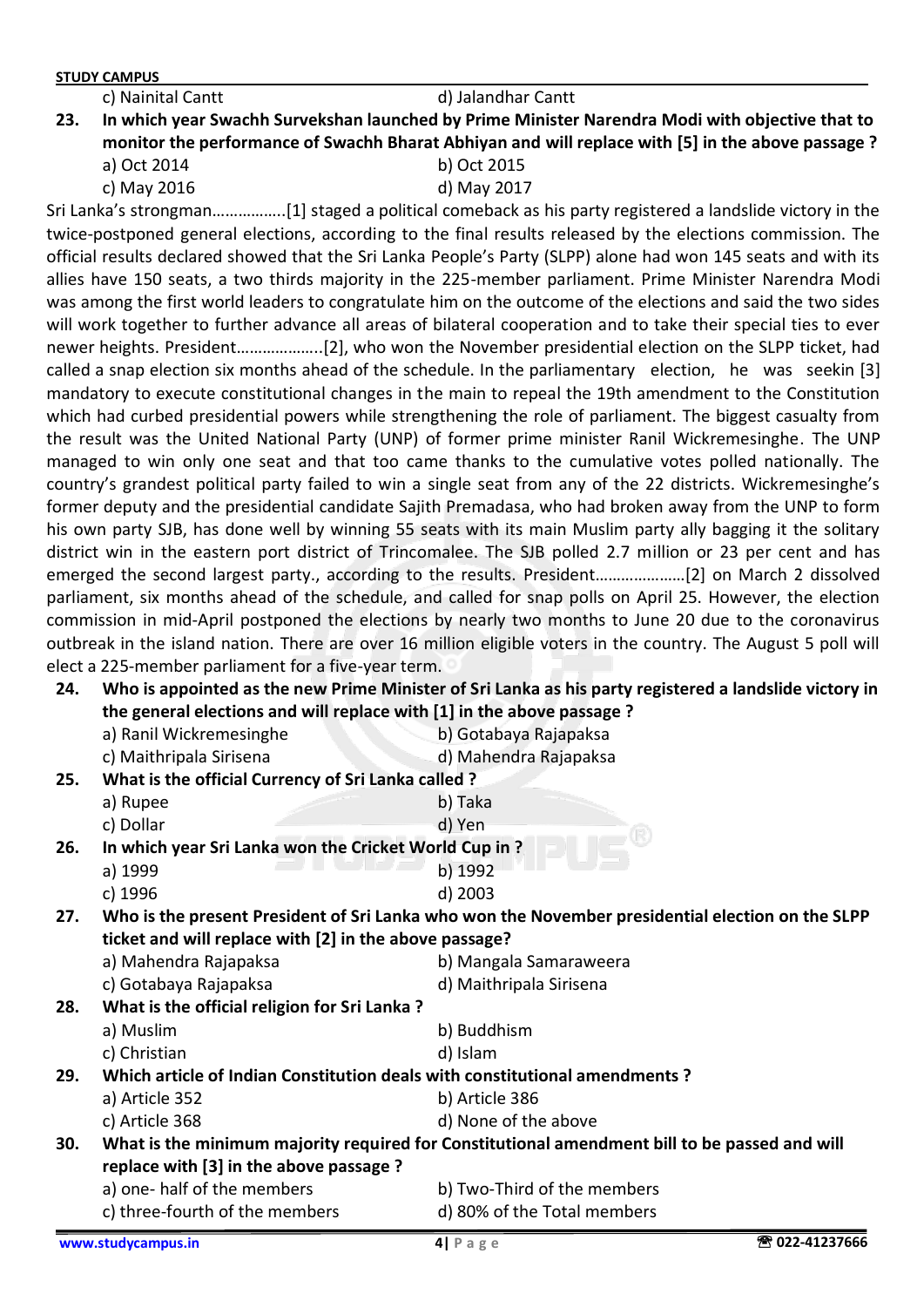Russia becomes the World's 1st country to officially register a coronavirus(COVID-19) vaccine and declare it ready for use. The vaccine will be marketed in foreign markets under the name ' [1], after the world's first satellite. The vaccine has been developed jointly by the Gamaleya Research Institute of Epidemiology and Microbiology and the Russian Defence Ministry It is expected that Russia will make the vaccine available to the public on Jan 1, 2021. India is among 20 countries which has expressed interest in obtaining the vaccine The production of the [1] in Russia is financed by Russia Development Investment Fund or RDIF (Russia's sovereign wealth fund) on the basis of production capacities of its portfolio companies, R- Pharm and Binnopharm, a part of the Alium Group,

i. Phase-III clinical trials will be held in different countries, including India, Saudi Arabia, UAE, Brazil and Philippines.

ii. This will be followed by mass production in other countries in collaboration with local financing institutions. Russia has not published a detailed study of the results of its trials to establish the efficacy of the products it says it has developed.

Last week the WHO was sceptical when Russia said its vaccine was almost ready, saying it had seen "nothing official", and that pharmaceutical products must "undergo all the different trials and tests before being licensed for deployment". Professor Alexander Gintsburg, head of the Gamaleya institute that developed the vaccine, raised eyebrows in May when he said that he and other researchers tried the vaccine on themselves. Human studies started on June 17 among 76 volunteers. Half were injected with a vaccine in liquid form and the other half with a vaccine that came as soluble powder. Some in the first half were recruited from the military, which raised concerns that servicemen may have been pressured to participate. Amid Russia's rush to become the first to create a vaccine, the US, Britain and Canada last month accused Russia of using hackers to steal vaccine research from Western labs. Despite not completing Phase 3 trials, President ……………..[2] insisted the vaccine has undergone the necessary tests.

| What is the name of World First coronavirus vaccine which registered by Russia and will replace<br>31.<br>with [1] in the above passage ? |                                                  |                                                                                                                  |  |
|-------------------------------------------------------------------------------------------------------------------------------------------|--------------------------------------------------|------------------------------------------------------------------------------------------------------------------|--|
|                                                                                                                                           | a) Discovery-V                                   | b) Hydroxychloroquine                                                                                            |  |
|                                                                                                                                           | c) Sputnik-V                                     | d) Fabiflu                                                                                                       |  |
| 32.                                                                                                                                       |                                                  | Name a clinical trial in which blood is transfused from recovered COVID-19 patients to a coronavirus             |  |
|                                                                                                                                           | patient who is in critical condition?            |                                                                                                                  |  |
|                                                                                                                                           | a) Plasma Therapy                                | b) Solidarity                                                                                                    |  |
|                                                                                                                                           | c) Remdesivir                                    | d) Dialysis                                                                                                      |  |
| 33.                                                                                                                                       | <b>What is Coronavirus?</b>                      |                                                                                                                  |  |
|                                                                                                                                           | a) It is a large family of Viruses               | b) It belongs to the family of Nidovirus                                                                         |  |
|                                                                                                                                           | c) Both A and B are Correct                      | d) None of these                                                                                                 |  |
| 34.                                                                                                                                       | From Where Coronavirus got it's name?            |                                                                                                                  |  |
|                                                                                                                                           | a) Due to their crown-like projections.          | b) Due to their leaf-like projections.                                                                           |  |
|                                                                                                                                           | c) Due to their surface structure of bricks      | d) None of the above                                                                                             |  |
| 35.                                                                                                                                       |                                                  | The different strains of coronavirus has given in the below options, which of the following strains              |  |
|                                                                                                                                           | has been redacted with [4] in the passage above? |                                                                                                                  |  |
|                                                                                                                                           | a) SARS -CoV                                     | b) MERS-CoV                                                                                                      |  |
|                                                                                                                                           | c) HCoV-229E                                     | d) 2019-nCoV                                                                                                     |  |
| 36.                                                                                                                                       |                                                  | What was name of the doctor who tried to warn or whistle blower about the coronavirus outbreak?                  |  |
|                                                                                                                                           | a) Dr. Chen Qiushi                               | b) Dr Ai Fen                                                                                                     |  |
|                                                                                                                                           | c) Dr. Li Wenliang                               | d) Dr. Zhong Nanshan                                                                                             |  |
| 37.                                                                                                                                       |                                                  | Who is the present president of Russia and will replace with [2] in the above passage                            |  |
|                                                                                                                                           | a) Mikhail Mishustin                             | b) Vladimir Putin                                                                                                |  |
|                                                                                                                                           | c) Dmitry Medvedev                               | d) Justin Trudeau                                                                                                |  |
|                                                                                                                                           |                                                  | Former Jammu and Kashmir lieutenant governor[1] has been appointed the new Comptroller Auditor                   |  |
|                                                                                                                                           |                                                  | Conoral of India $(CAC)$ by the Procident of India, announced a notification released by the finance ministry on |  |

General of India (CAG) by the President of India, announced a notification released by the finance ministry on Thursday night. He will replace……………[2] who is set to retire from the key constitutional post on August 8.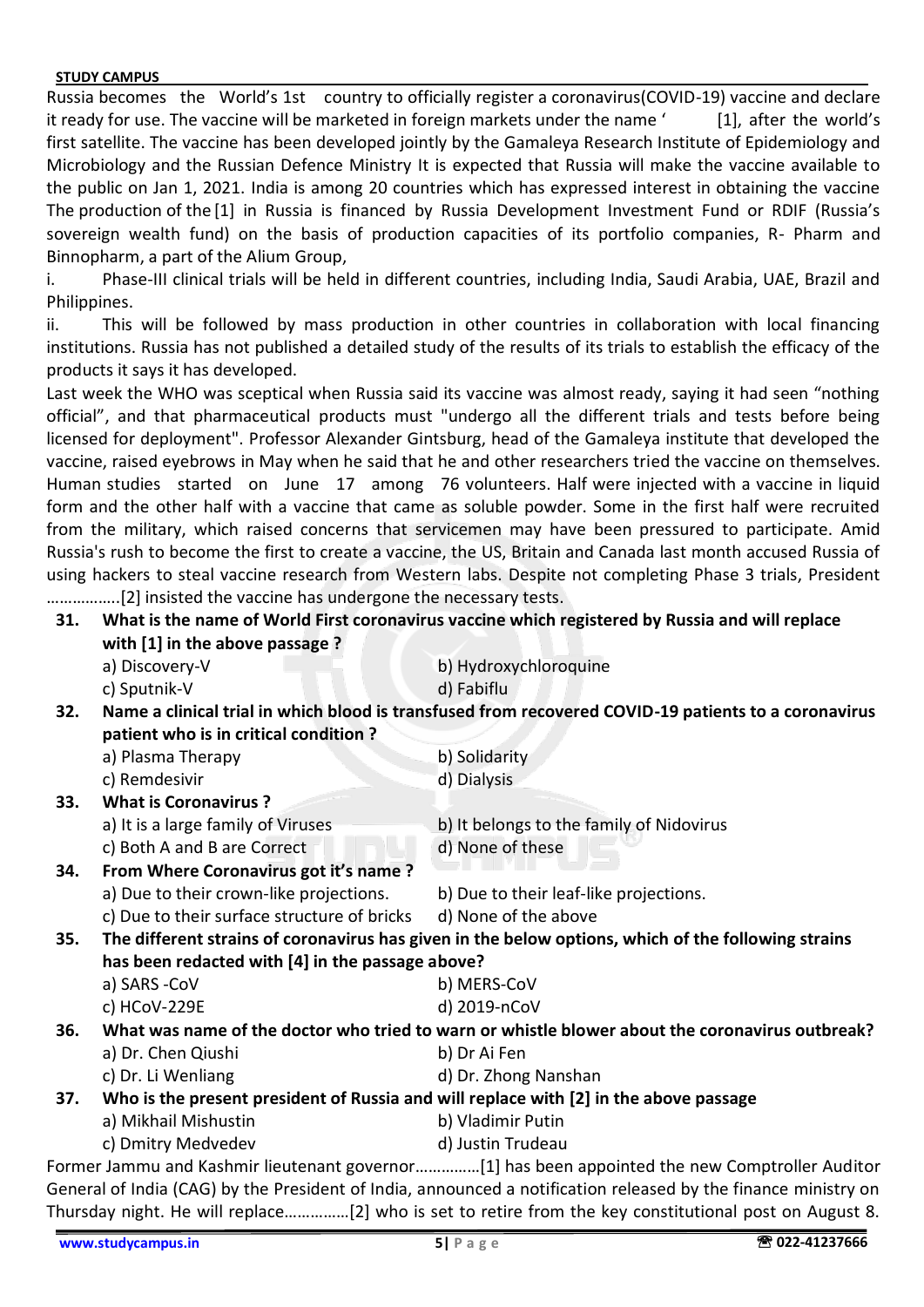"By virtue of the power vested in him by clause 1 of article………….[3] of the Constitution of India, the President has been pleased to appoint…………..[1] to be the Comptroller and Auditor General of India with effect from the date he assumes charge of his office," the finance ministry notification signed by joint secretary Rajiv Kumar Mishra said. ………………[2] was appointed India's top public auditor in 2017 after his retirement from the civil services. ……………[2] - a former IAS officer of the 1978 batch has previously been India's finance secretary and home secretary. …………[1] had assumed the charge of Jammu and Kashmir lieutenant governor on 31 October, after the erstwhile state of Jammu and Kashmir got official recognition as a Union Territory. ………….[1] was the expenditure secretary in the Union finance ministry when Prime Minister Narendra Modi and Home Minister Amit Shah decided to elevate him to the new Union Territory's Raj Bhawan. He had then resigned from the IAS a month before his retirement in November-end 2019. …………..[1] who is said to have the trust of PM Modi and Shah, had worked with them in Gujarat when he was posted in the home department. After PM Modi came to Delhi in 2014, He moved to the Gujarat chief minister's office as principal secretary to [4] who had succeeded Modi in the state. He joined the central government less than a year later as a joint secretary in the finance ministry.

- **38. Who has been appointed as the new Comptroller Auditor General of India (CAG) by the President of India and will replace with [1] in the above passage ?**
	- a) Pradeep kumar Joshi b) G.C Murmu
	- c) R.K Mathur d) Manoj Sinha

**39. Which of the following statements is true about the Comptroller and Auditor General of India ?** a) No minister can represent the Comptroller and Auditor General of India in both the Houses of Parliament.

- b) The Comptroller and Auditor General of India can remain in office till the age of 62 yrs
- c) He can be removed from the post by Parliament of India

d) He works up to the pleasure of the president of India.

**40. Name the former CAG who has previously been India's finance secretary and home secretary and will replace with [2] in the above passage ?**

a) Rahul Mishra b) Ajay Bhalla

# c) Rajiv Mehrishi d) Ashok Lavasa

- **41. The Comptroller and Auditor General of India have the authority to audit the accounts of..?** a) Consolidated fund of India
	- b) The accumulated fund of the state
	- c) Each Union territory which have Legislative Assembly
	- d) All of the above

**42. In which article of Indian Constitution, the post of the Comptroller and Auditor General of India has been envisaged and will replace with [3] in the above passage ?**

a) Article 76 b) Article 153 c) Article 148 d) Article 124

**43. Which Comptroller and Auditor General of India (CAG) came into limelight for his exposure of 2G scam, Commonwealth games etc ?**

- a) Vinod Rai b) Shashi Kant Sharma
- c) A.K Roy d) S. Ranganathan

#### **44. Name the Person who had succeeded PM Narendra Modi in the state as the C.M of Gujarat ?**

- a) Vijay Rupani b) Anandi Ben Patel
- c) Amit Shah d) Nitin Patel

Wrestler-turned-movie star ………….[1] clung to the top slot on the list of the world's highest-paid male actors for a second straight year, according to an annual tally released by Forbes magazine on Tuesday. …………….[1], earned \$87.5 million from June 1, 2019 to June 1, 2020, Forbes said, including \$23.5 million from Netflix Inc to star in movie thriller Red Notice. He also benefited from his Project Rock fitness wear line for Under Armour Inc. Ryan Reynolds, who co-stars with………….[1] in Red Notice, came in second in the Forbes ranking of male stars. He earned \$20 million for that film, plus another \$20 million for Netflix movie Six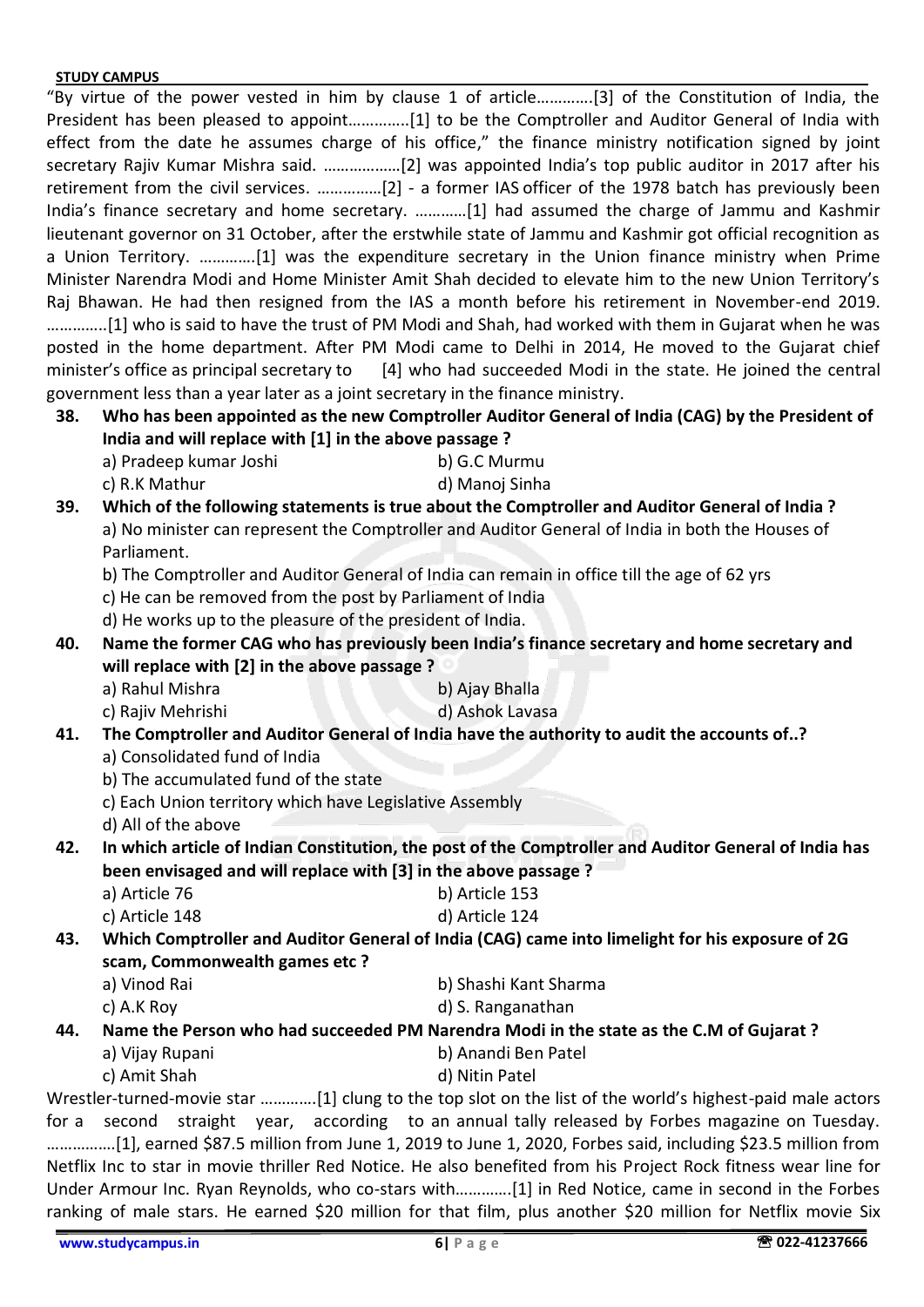Underground, the magazine said, part of his \$71.5 million total for the one-year period. Actor and producer Mark Wahlberg, star of Netflix action comedy Spenser Confidential, finished third with \$58 million. Next on the list were actors Ben Affleck with \$55 million and Vin Diesel with \$54 million. …………….[2] , the only Bollywood star in the top 10, landed in sixth place with earnings of \$48.5 million. Most of his income came from product endorsements, Forbes said. Rounding out the list were Hamilton creator Lin- Manuel Miranda, actors Will Smith and Adam Sandler, and martial-arts star Jackie Chan. The figures are pre-tax and do not include deductions for fees given to agents, managers and lawyers, Forbes said. The magazine releases a separate list of highest-paid actresses.

#### **45. Who is the Wrestler-turned-movie star who clung to the top slot on the list of the world's highestpaid male actors and will replace with [1] in the above passage ?**

- a) Dwayne Johnson b) Tom Cruise
- c) Leonardo DiCaprio de la contrata de Brad Pitt

**46. What was the name of the National-award winning Bollywood Choreographer, who recently passed away ?**

- a) Saroj Khan b) Protik Prakash c) Tridib Ghosh d) Wajid Khan
- **47. As of 2020, which is the only Bollywood movie to win 13 Filmfare Awards ?**
	- a) Sholay b) 3 idiots
	- c) Uri : The Surgical Strike d) Gully Boy
- **48. The Versatile Bollywood actor Irrfan Khan, who recently passed away, had won National award for which movie ?**
	- a) Lunch Box b) Paan Singh Tomar
		- c) Life of Pi d) Haidar
- **49. Which was the first Indian movie to won an Oscar Award ?** a) Slumdog Millionaire b) Mother India
	- c) Gandhi d) None of these
- **50. Name the only Bollywood star in the top 10, landed in sixth place with earnings of \$48.5 million and will replace with [2] in the above passage ?**
	- a) Aamir Khan b) Amitabh Bachchan
	- c) Akshay Kumar d) Shah Rukh Khan

Educationist Professor ……………..[1] was appointed as the chairman of the Union Public Service Commission (UPSC), that conducts the civil services examination to select India's bureaucrats and diplomats among others, officials said. Joshi is currently a member of the Commission. He will succeed ………………..[2] who completes his term as UPSC chairman recently , officials said. ………………….[1] who was the chairman of both Chhattisgarh and Madhya Pradesh Public Service Commissions, joined the UPSC as member in May 2015. He also served as the Director of the National institute of Educational Planning and Administration (NIEPA). He taught more than 28 years at postgraduate level and held many important positions in various policy making, academic and administrative bodies. His tenure as the chairman of the UPSC will be till May 12, 2021, an official said. With his appointment as the chairman, there is a vacancy of a member in the UPSC. At present, Bhim Sain Bassi, Air Marshal A S Bhonsle (retired), Sujata Mehta, Manoj Soni, Smita Nagaraj, M Sathiyavathy Bharat Bhushan Vyas, T C A Anant and Rajiv Nayan Choubey are other members of the UPSC. The commission conducts the civil services examination annually in three stages preliminary, mains and interview to select officers of Indian Administrative Service (IAS), Indian Police Service (IPS) and Indian Foreign Service (IFS) among others.

#### **51. Name the Educationist Professor who was appointed as the chairman of the Union Public Service Commission (UPSC), and will replace with [1] in the above passage ?**

- 
- a) K.K Venugopal b) Pradeep Kumar Joshi
- 
- c) H.L Dattu d) Ram Shankar Katheria
- **52. Which of the following statements is NOT true about the Union Public Service Commission ?** a) It is an independent constitutional body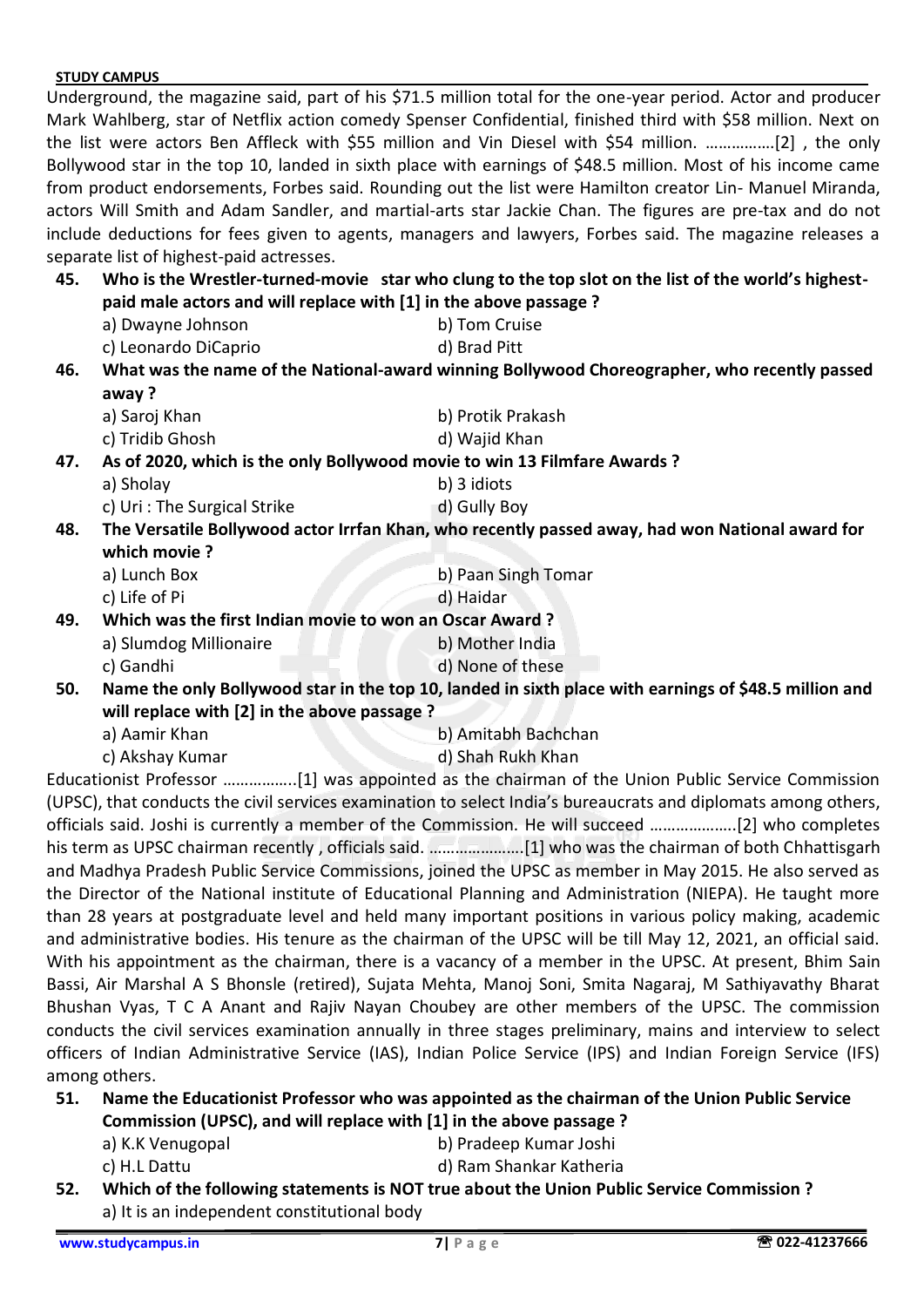| 57.<br>58.<br>59.<br>60.<br>61. | have played a visible role in the area of sports promotion and development.<br>sports Awards 2020 and will replace with [1] in the above passage ?<br>a) Justice Ranjan Gagoi<br>c) Justice M.B Loku<br><b>National Sports Award 2020?</b><br>a) Deepa Malik<br>c) Varun Singh Bhati<br>announced National Sports Award 2020 ?<br>a) Virat Kohli<br>c) Rohit Sharma<br>above passage ?<br>a) 25th August<br>c) 29th August<br>www.studycampus.in | is being conferred for the spectacular and most outstanding performance in the field of sports by a<br>sportsperson over a period of four years and 27 athletes conferred with Arjuna Award which is being<br>conferred for consistent outstanding performance in the field of sports by a sportsperson over a period of<br>four years. Also, 8 para- sports personalities named in the National Sports Award 2020 also. Dronacharya<br>Award it is awarded to coaches for producing medal winners at International Sports events. Rashtriya Khel<br>Protsahan Puraskar is given to the corporate entities (both in private and public sector) and individuals who<br>Name the former judge of Supreme Court who heads the selection committee for the National<br>b) Justice Mukundakam Sharma<br>d) Justice Kurien Joseph<br>Name the Para Athletic who won the Rajiv Gandhi Khel Ratna Award in the recently announced<br>b) Devendra Jhajhari<br>d) Shri Mariyappan T.<br>Which of the following Indian Cricketer won the Rajiv Gandhi Khel Ratna Award in the recently<br>b) Sachin Tendulkar<br>d) None of the above<br>On which day National Sports Day is celebrated every year in India and will replace with [2] in the<br>b) 27th August<br>d) 31st August<br>Which cricketer won the "Sir Garfield Sobers Trophy" for 'player of the year', presented by the<br>$8$   Page<br>☎ 022-41237666 |
|---------------------------------|--------------------------------------------------------------------------------------------------------------------------------------------------------------------------------------------------------------------------------------------------------------------------------------------------------------------------------------------------------------------------------------------------------------------------------------------------|----------------------------------------------------------------------------------------------------------------------------------------------------------------------------------------------------------------------------------------------------------------------------------------------------------------------------------------------------------------------------------------------------------------------------------------------------------------------------------------------------------------------------------------------------------------------------------------------------------------------------------------------------------------------------------------------------------------------------------------------------------------------------------------------------------------------------------------------------------------------------------------------------------------------------------------------------------------------------------------------------------------------------------------------------------------------------------------------------------------------------------------------------------------------------------------------------------------------------------------------------------------------------------------------------------------------------------------------------------------------------------------------------------|
|                                 |                                                                                                                                                                                                                                                                                                                                                                                                                                                  |                                                                                                                                                                                                                                                                                                                                                                                                                                                                                                                                                                                                                                                                                                                                                                                                                                                                                                                                                                                                                                                                                                                                                                                                                                                                                                                                                                                                          |
|                                 |                                                                                                                                                                                                                                                                                                                                                                                                                                                  |                                                                                                                                                                                                                                                                                                                                                                                                                                                                                                                                                                                                                                                                                                                                                                                                                                                                                                                                                                                                                                                                                                                                                                                                                                                                                                                                                                                                          |
|                                 |                                                                                                                                                                                                                                                                                                                                                                                                                                                  |                                                                                                                                                                                                                                                                                                                                                                                                                                                                                                                                                                                                                                                                                                                                                                                                                                                                                                                                                                                                                                                                                                                                                                                                                                                                                                                                                                                                          |
|                                 |                                                                                                                                                                                                                                                                                                                                                                                                                                                  |                                                                                                                                                                                                                                                                                                                                                                                                                                                                                                                                                                                                                                                                                                                                                                                                                                                                                                                                                                                                                                                                                                                                                                                                                                                                                                                                                                                                          |
|                                 |                                                                                                                                                                                                                                                                                                                                                                                                                                                  |                                                                                                                                                                                                                                                                                                                                                                                                                                                                                                                                                                                                                                                                                                                                                                                                                                                                                                                                                                                                                                                                                                                                                                                                                                                                                                                                                                                                          |
|                                 |                                                                                                                                                                                                                                                                                                                                                                                                                                                  |                                                                                                                                                                                                                                                                                                                                                                                                                                                                                                                                                                                                                                                                                                                                                                                                                                                                                                                                                                                                                                                                                                                                                                                                                                                                                                                                                                                                          |
|                                 |                                                                                                                                                                                                                                                                                                                                                                                                                                                  |                                                                                                                                                                                                                                                                                                                                                                                                                                                                                                                                                                                                                                                                                                                                                                                                                                                                                                                                                                                                                                                                                                                                                                                                                                                                                                                                                                                                          |
|                                 |                                                                                                                                                                                                                                                                                                                                                                                                                                                  |                                                                                                                                                                                                                                                                                                                                                                                                                                                                                                                                                                                                                                                                                                                                                                                                                                                                                                                                                                                                                                                                                                                                                                                                                                                                                                                                                                                                          |
|                                 |                                                                                                                                                                                                                                                                                                                                                                                                                                                  |                                                                                                                                                                                                                                                                                                                                                                                                                                                                                                                                                                                                                                                                                                                                                                                                                                                                                                                                                                                                                                                                                                                                                                                                                                                                                                                                                                                                          |
|                                 |                                                                                                                                                                                                                                                                                                                                                                                                                                                  |                                                                                                                                                                                                                                                                                                                                                                                                                                                                                                                                                                                                                                                                                                                                                                                                                                                                                                                                                                                                                                                                                                                                                                                                                                                                                                                                                                                                          |
|                                 |                                                                                                                                                                                                                                                                                                                                                                                                                                                  |                                                                                                                                                                                                                                                                                                                                                                                                                                                                                                                                                                                                                                                                                                                                                                                                                                                                                                                                                                                                                                                                                                                                                                                                                                                                                                                                                                                                          |
|                                 |                                                                                                                                                                                                                                                                                                                                                                                                                                                  |                                                                                                                                                                                                                                                                                                                                                                                                                                                                                                                                                                                                                                                                                                                                                                                                                                                                                                                                                                                                                                                                                                                                                                                                                                                                                                                                                                                                          |
|                                 |                                                                                                                                                                                                                                                                                                                                                                                                                                                  |                                                                                                                                                                                                                                                                                                                                                                                                                                                                                                                                                                                                                                                                                                                                                                                                                                                                                                                                                                                                                                                                                                                                                                                                                                                                                                                                                                                                          |
|                                 |                                                                                                                                                                                                                                                                                                                                                                                                                                                  |                                                                                                                                                                                                                                                                                                                                                                                                                                                                                                                                                                                                                                                                                                                                                                                                                                                                                                                                                                                                                                                                                                                                                                                                                                                                                                                                                                                                          |
|                                 |                                                                                                                                                                                                                                                                                                                                                                                                                                                  |                                                                                                                                                                                                                                                                                                                                                                                                                                                                                                                                                                                                                                                                                                                                                                                                                                                                                                                                                                                                                                                                                                                                                                                                                                                                                                                                                                                                          |
|                                 |                                                                                                                                                                                                                                                                                                                                                                                                                                                  |                                                                                                                                                                                                                                                                                                                                                                                                                                                                                                                                                                                                                                                                                                                                                                                                                                                                                                                                                                                                                                                                                                                                                                                                                                                                                                                                                                                                          |
|                                 |                                                                                                                                                                                                                                                                                                                                                                                                                                                  |                                                                                                                                                                                                                                                                                                                                                                                                                                                                                                                                                                                                                                                                                                                                                                                                                                                                                                                                                                                                                                                                                                                                                                                                                                                                                                                                                                                                          |
|                                 |                                                                                                                                                                                                                                                                                                                                                                                                                                                  |                                                                                                                                                                                                                                                                                                                                                                                                                                                                                                                                                                                                                                                                                                                                                                                                                                                                                                                                                                                                                                                                                                                                                                                                                                                                                                                                                                                                          |
|                                 |                                                                                                                                                                                                                                                                                                                                                                                                                                                  |                                                                                                                                                                                                                                                                                                                                                                                                                                                                                                                                                                                                                                                                                                                                                                                                                                                                                                                                                                                                                                                                                                                                                                                                                                                                                                                                                                                                          |
|                                 |                                                                                                                                                                                                                                                                                                                                                                                                                                                  |                                                                                                                                                                                                                                                                                                                                                                                                                                                                                                                                                                                                                                                                                                                                                                                                                                                                                                                                                                                                                                                                                                                                                                                                                                                                                                                                                                                                          |
|                                 |                                                                                                                                                                                                                                                                                                                                                                                                                                                  |                                                                                                                                                                                                                                                                                                                                                                                                                                                                                                                                                                                                                                                                                                                                                                                                                                                                                                                                                                                                                                                                                                                                                                                                                                                                                                                                                                                                          |
|                                 |                                                                                                                                                                                                                                                                                                                                                                                                                                                  |                                                                                                                                                                                                                                                                                                                                                                                                                                                                                                                                                                                                                                                                                                                                                                                                                                                                                                                                                                                                                                                                                                                                                                                                                                                                                                                                                                                                          |
|                                 |                                                                                                                                                                                                                                                                                                                                                                                                                                                  |                                                                                                                                                                                                                                                                                                                                                                                                                                                                                                                                                                                                                                                                                                                                                                                                                                                                                                                                                                                                                                                                                                                                                                                                                                                                                                                                                                                                          |
|                                 |                                                                                                                                                                                                                                                                                                                                                                                                                                                  |                                                                                                                                                                                                                                                                                                                                                                                                                                                                                                                                                                                                                                                                                                                                                                                                                                                                                                                                                                                                                                                                                                                                                                                                                                                                                                                                                                                                          |
|                                 | history of National Sports awards that                                                                                                                                                                                                                                                                                                                                                                                                           | [3] sportsperson named for Rajiv Gandhi Khel Ratna award which                                                                                                                                                                                                                                                                                                                                                                                                                                                                                                                                                                                                                                                                                                                                                                                                                                                                                                                                                                                                                                                                                                                                                                                                                                                                                                                                           |
|                                 |                                                                                                                                                                                                                                                                                                                                                                                                                                                  | from Rashtrapati Bhawan on [2] i.e. on National Sports Day. Notably, this is the first time in the                                                                                                                                                                                                                                                                                                                                                                                                                                                                                                                                                                                                                                                                                                                                                                                                                                                                                                                                                                                                                                                                                                                                                                                                                                                                                                       |
|                                 |                                                                                                                                                                                                                                                                                                                                                                                                                                                  | receive their awards from the President of India, Ram Nath Kovind at a specially organized virtual function                                                                                                                                                                                                                                                                                                                                                                                                                                                                                                                                                                                                                                                                                                                                                                                                                                                                                                                                                                                                                                                                                                                                                                                                                                                                                              |
|                                 |                                                                                                                                                                                                                                                                                                                                                                                                                                                  | sportspersons, coaches and entities under various categories. The total of 73 awardees in 7 categories will                                                                                                                                                                                                                                                                                                                                                                                                                                                                                                                                                                                                                                                                                                                                                                                                                                                                                                                                                                                                                                                                                                                                                                                                                                                                                              |
|                                 |                                                                                                                                                                                                                                                                                                                                                                                                                                                  | India) and after due scrutiny, the Government has decided to confer awards upon the deserving                                                                                                                                                                                                                                                                                                                                                                                                                                                                                                                                                                                                                                                                                                                                                                                                                                                                                                                                                                                                                                                                                                                                                                                                                                                                                                            |
|                                 |                                                                                                                                                                                                                                                                                                                                                                                                                                                  | recommended by the Selection Committee headed by Justice [1] (former Judge of Supreme Court of                                                                                                                                                                                                                                                                                                                                                                                                                                                                                                                                                                                                                                                                                                                                                                                                                                                                                                                                                                                                                                                                                                                                                                                                                                                                                                           |
|                                 |                                                                                                                                                                                                                                                                                                                                                                                                                                                  | National Sports Awards 2020 were announced by the Ministry of Youth Affairs and Sports. The awards were                                                                                                                                                                                                                                                                                                                                                                                                                                                                                                                                                                                                                                                                                                                                                                                                                                                                                                                                                                                                                                                                                                                                                                                                                                                                                                  |
|                                 | c) National Commission of Human Rights                                                                                                                                                                                                                                                                                                                                                                                                           | d) UPSC                                                                                                                                                                                                                                                                                                                                                                                                                                                                                                                                                                                                                                                                                                                                                                                                                                                                                                                                                                                                                                                                                                                                                                                                                                                                                                                                                                                                  |
|                                 | a) Election Commission                                                                                                                                                                                                                                                                                                                                                                                                                           | b) National Commission of SC                                                                                                                                                                                                                                                                                                                                                                                                                                                                                                                                                                                                                                                                                                                                                                                                                                                                                                                                                                                                                                                                                                                                                                                                                                                                                                                                                                             |
| 56.                             | Which of the following is not the Constitutional body?                                                                                                                                                                                                                                                                                                                                                                                           |                                                                                                                                                                                                                                                                                                                                                                                                                                                                                                                                                                                                                                                                                                                                                                                                                                                                                                                                                                                                                                                                                                                                                                                                                                                                                                                                                                                                          |
|                                 | c) Deepak Gupta                                                                                                                                                                                                                                                                                                                                                                                                                                  | d) Arvind Saxena                                                                                                                                                                                                                                                                                                                                                                                                                                                                                                                                                                                                                                                                                                                                                                                                                                                                                                                                                                                                                                                                                                                                                                                                                                                                                                                                                                                         |
|                                 | a) Rajiv Kumar                                                                                                                                                                                                                                                                                                                                                                                                                                   | b) Ashok Lavasa                                                                                                                                                                                                                                                                                                                                                                                                                                                                                                                                                                                                                                                                                                                                                                                                                                                                                                                                                                                                                                                                                                                                                                                                                                                                                                                                                                                          |
|                                 | the above passage ?                                                                                                                                                                                                                                                                                                                                                                                                                              |                                                                                                                                                                                                                                                                                                                                                                                                                                                                                                                                                                                                                                                                                                                                                                                                                                                                                                                                                                                                                                                                                                                                                                                                                                                                                                                                                                                                          |
| 55.                             |                                                                                                                                                                                                                                                                                                                                                                                                                                                  | Name the person who recently completed his term as UPSC Chairman and will replace with [2] in                                                                                                                                                                                                                                                                                                                                                                                                                                                                                                                                                                                                                                                                                                                                                                                                                                                                                                                                                                                                                                                                                                                                                                                                                                                                                                            |
|                                 | c) Ministry of Finance                                                                                                                                                                                                                                                                                                                                                                                                                           | d) None of the above                                                                                                                                                                                                                                                                                                                                                                                                                                                                                                                                                                                                                                                                                                                                                                                                                                                                                                                                                                                                                                                                                                                                                                                                                                                                                                                                                                                     |
|                                 | a) Consolidated fund of India                                                                                                                                                                                                                                                                                                                                                                                                                    | b) Contingency fund of India                                                                                                                                                                                                                                                                                                                                                                                                                                                                                                                                                                                                                                                                                                                                                                                                                                                                                                                                                                                                                                                                                                                                                                                                                                                                                                                                                                             |
| 54.                             | <b>Service Commission ?</b>                                                                                                                                                                                                                                                                                                                                                                                                                      | Who bears the salary, pension and allowance of the Chairman and members of the Union Public                                                                                                                                                                                                                                                                                                                                                                                                                                                                                                                                                                                                                                                                                                                                                                                                                                                                                                                                                                                                                                                                                                                                                                                                                                                                                                              |
|                                 | c) If declared unfit to work                                                                                                                                                                                                                                                                                                                                                                                                                     | d) All of the above                                                                                                                                                                                                                                                                                                                                                                                                                                                                                                                                                                                                                                                                                                                                                                                                                                                                                                                                                                                                                                                                                                                                                                                                                                                                                                                                                                                      |
|                                 | a) It declared Bankrupt                                                                                                                                                                                                                                                                                                                                                                                                                          | b) Proved Misbehaviour                                                                                                                                                                                                                                                                                                                                                                                                                                                                                                                                                                                                                                                                                                                                                                                                                                                                                                                                                                                                                                                                                                                                                                                                                                                                                                                                                                                   |
|                                 | post?                                                                                                                                                                                                                                                                                                                                                                                                                                            |                                                                                                                                                                                                                                                                                                                                                                                                                                                                                                                                                                                                                                                                                                                                                                                                                                                                                                                                                                                                                                                                                                                                                                                                                                                                                                                                                                                                          |
|                                 |                                                                                                                                                                                                                                                                                                                                                                                                                                                  | How can the members and Chairman of the Union Public Service Commission be removed from the                                                                                                                                                                                                                                                                                                                                                                                                                                                                                                                                                                                                                                                                                                                                                                                                                                                                                                                                                                                                                                                                                                                                                                                                                                                                                                              |
|                                 | the age of 65 years.                                                                                                                                                                                                                                                                                                                                                                                                                             |                                                                                                                                                                                                                                                                                                                                                                                                                                                                                                                                                                                                                                                                                                                                                                                                                                                                                                                                                                                                                                                                                                                                                                                                                                                                                                                                                                                                          |
| 53.                             |                                                                                                                                                                                                                                                                                                                                                                                                                                                  | d) The chairman and the members of the commission hold office for the period of the 6 years or until                                                                                                                                                                                                                                                                                                                                                                                                                                                                                                                                                                                                                                                                                                                                                                                                                                                                                                                                                                                                                                                                                                                                                                                                                                                                                                     |
|                                 |                                                                                                                                                                                                                                                                                                                                                                                                                                                  |                                                                                                                                                                                                                                                                                                                                                                                                                                                                                                                                                                                                                                                                                                                                                                                                                                                                                                                                                                                                                                                                                                                                                                                                                                                                                                                                                                                                          |
|                                 | c) It is consists of 9 to 11 members, including the Chairman                                                                                                                                                                                                                                                                                                                                                                                     |                                                                                                                                                                                                                                                                                                                                                                                                                                                                                                                                                                                                                                                                                                                                                                                                                                                                                                                                                                                                                                                                                                                                                                                                                                                                                                                                                                                                          |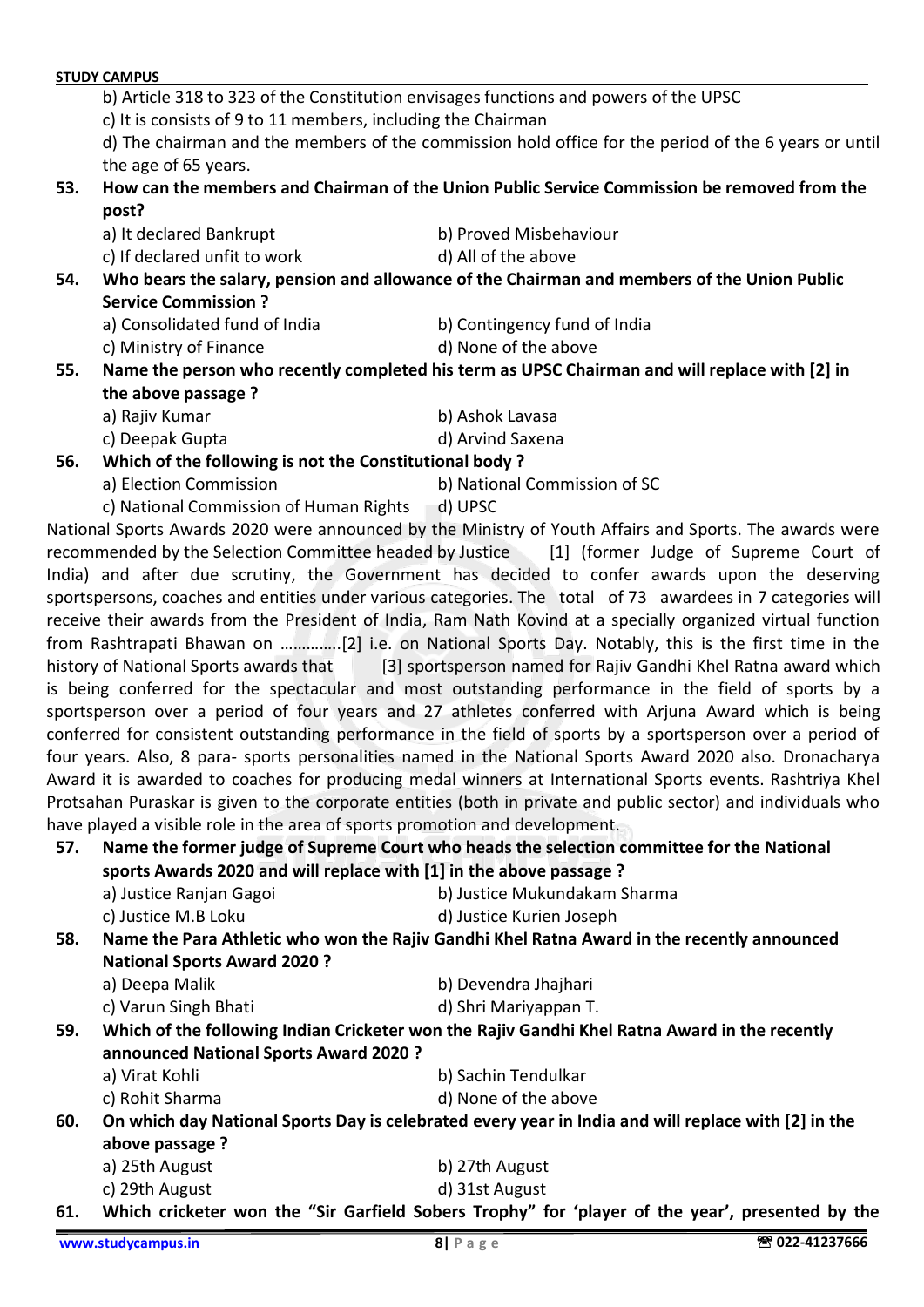**International Cricket Council (ICC) ?**

- a) Virat Kohli b) Ben Stokes
- c) Kane Williamson d) Rohit Sharma

- **62. How many Sportsperson named for Rajiv Gandhi Khel Ratna award in 2020 which is being conferred for the spectacular and most outstanding performance and will replace with [3] in the above passage ?**
	-
	- a) 3 b) 4
		-
- c) 5 d) 6 **63. Name the Indian wrestler who has won the Rajiv Gandhi Khel Ratna Award in the recently announced National Sports Awards 2020 ?**
	- a) Bajrang Punia b) Babita Phogat
		-
	- c) Vinesh Phogat d) Yogeshwar Dutt

Former Finance Secretary……………….[1] has been appointed Election Commissioner, the Law Ministry said in notification recently……………[1] will take charge the day Election Commissioner… [2] leaves his office on August 31. The outgoing Election Commissioner is joining Asian Development Bank as its vice president……………..[1] is a retired Indian Administrative Service officer of the 1984 batch from Jharkhand cadre. "The President is pleased to appoint [1] as the Election Commissioner with effect from the date he assumes the office …………….[2], Election Commissioner, who has resigned with effect from August 31, 2020," the Law Ministry said in the notification. While [3] is the Chief Election Commissioner, the other Election Commissioner, apart from Ashok Lavasa, is Sushil Chandra. [1] will join this team of senior officers when [2]…………… leaves after 10 days. ……………[1] has more than 30 years of experience in public policy and administration in several sectors. He holds BSc and LLB degrees, along ……………[1] was appointed Finance Secretary in July last year, and his stint ended in February this year. He is known to have worked on key areas of Prime Minister Narendra Modi's plan of financial inclusion, through flagship schemes such as Pradhan Mantri Jan Dhan Yojana and Mudra loan scheme, among others. After retiring as Finance Secretary, …………….[1] was appointed Chairperson of Public Enterprises Selection Board (PESB) in April this year. The PESB does top-level recruitments in central public sector enterprises. …………….[2] 62, was appointed Election Commissioner in January 2018 and has two years left in his tenure. His appointment to Asian Development Bank (ADB) has approval of the centre. …………..[2] made headlines last year after a dissenting opinion on a panel's ruling of complaints against Prime Minister Narendra Modi and Amit Shah during the Lok Sabha election campaign.

#### **64. What is the name of Former Finance Secretary who has been appointed Election Commissioner recently and will replace with [1] in the above passage ?**

- a) Ashok Lavasa b) G.C Murmu
- c) Ayushi Srivastava d) Rajiv Kumar

**65. How many Election Commissioners are in the Election Commission ?**

a) 2 b) 3

## c) 4 d) 5 **66. What kind of Procedure should be followed to remove the Chief Election Commissioner ?**

- a) As it is followed to remove the Chief Justice of High Court
- b) As it is followed to remove the Judge of the Supreme Court
- c) By passing a resolution in the Lok Sabha Only
- d) None of the above

## **67. What is the name of former Election Commissioner who leaves his office recently for joining Asian Development Bank as its vice president and will replace with [2] in the above passage ?**

- a) Ashok Lavasa b) Om Prakash Rawat
- c) Achal Kumar Jyoti d) Nasim Zaidi

# **68. Which of the following is not a feature of Election System in India ?**

- a) Universal Adult Franchise
	- b) Secret Voting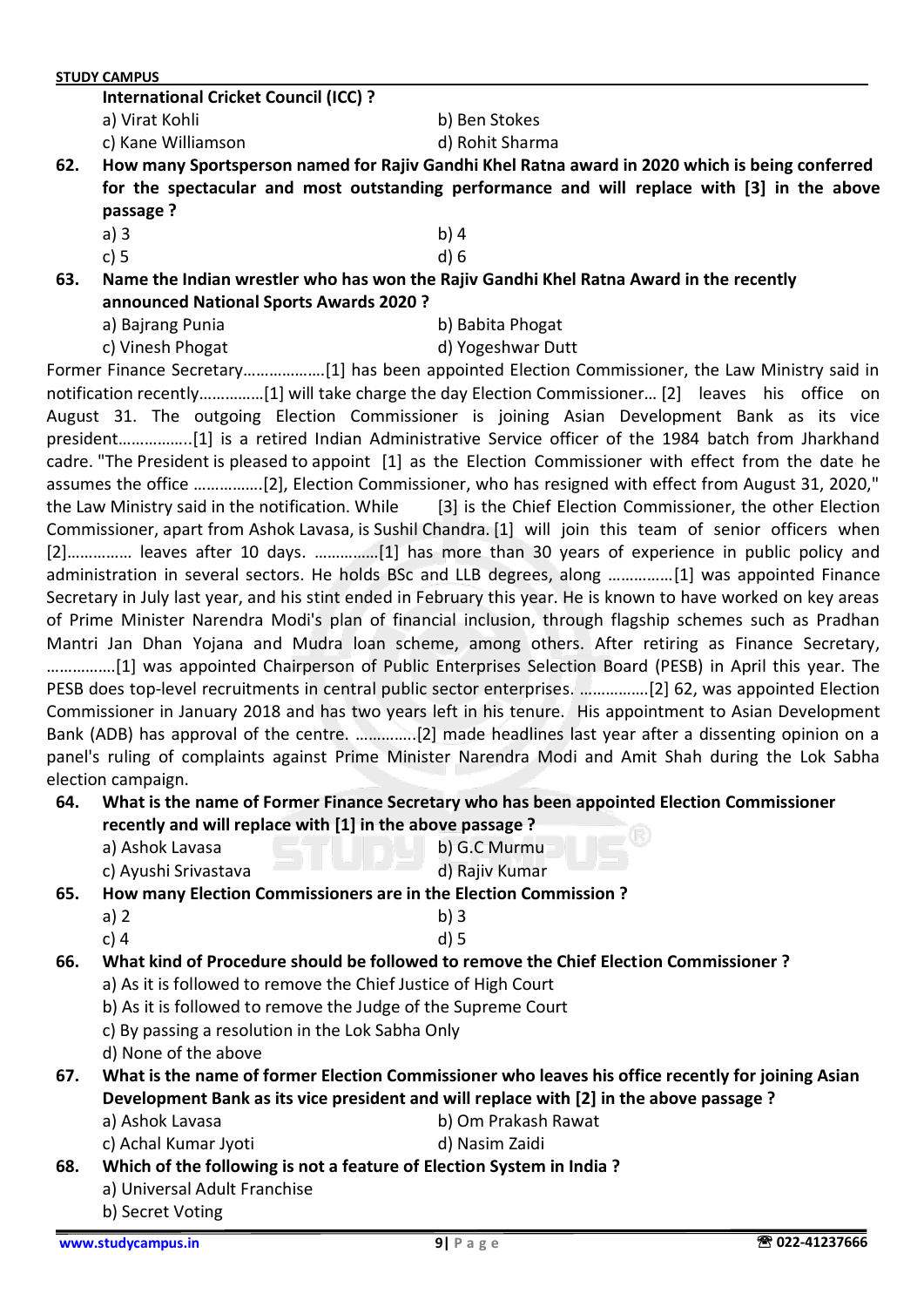c) Reservation of seats in the legislature for the members of S.C and S.T Community d) Communal Electorate

- **69. Which article of the Indian Constitution says that will be an election commission in India?**
	- a) Article 124 b) Article 342
	- c) Article 324 d) Article 352

**70. Who is the present Chief Election Commissioner of India and will replace with [3] in the above passage ?**

- a) Sushil Chandra b) Sunil Arora
- 

c) Rajiv Gaub d) P.K Mishra

England's 38-year-old evergreen pacer…………….. created history after becoming the first fast bowler to scalp 600 wickets in Test cricket. ………………[1] who took three quick wickets on Day 2 of the ongoing Test match against [2], two on Day 3, one on Day 4 and then dismissed Azhar Ali on Day 5 to complete his tally of 600 Test victims. In a 17-year-old glorious Test career, He is now only behind former spinners Muttiah Muralitharan from Sri Lanka (800), Shane Warne from Australia (708) and ……………[3] from India (619) when it comes to the highest number of wickets in the longest format of the game. Indian batsmen have been at the receiving end of him power packed seam and swing bowling. Out of his 600 wickets, the Lancashire-born pacer has 110 Indian batsmen as his victims, the second in the list are Australian batsmen as they have succumbed to the lanky pacer on 104 occasions. He has taken 83 wickets against South Africa, 87 against West Indies and 73 against Pakistan. Notably, 384 of the 600 wickets taken by [1] have come while playing in home conditions in England. Australia is the only place where he has been successful in taking more than 50 wickets. He has 60 victims from 18 matches Down Under. In India, He has taken 26 wickets in 10 matches. He has joint second-highest, 29 five-wicket hauls amongst pacers in his Test career now. Glenn McGrath had finished with 29 five-fors, while legendary New Zealand pacer Richard Hadlee took 36 five-wicket hauls in his 86-match Test career. Also, the pacer, who has expressed his desire to continue till Ashes 2021, has 3 tenwicket hauls to his name.

### **71. Name the England pacer who created history after becoming the first fast bowler to scalp 600 wickets in Test cricket and will replace with [1] in the above passage ?**

- a) Stuart Broad b) James Anderson
- c) Fred Trueman d) Sir Ian Botham

#### **72. What was the official name of the first Cricket World Cup that held in 1975 ?**

- a) Prudential World Cup b) Champions World Cup
	- c) Ashes World Cup d) Pepsi World Cup

## **73. Against which country England Pacer [1] took his 600 test wickets and will replace with [2] in the above passage ?**

|     | a) Bangladesh                                              | b) Afganistan                                                                                     |
|-----|------------------------------------------------------------|---------------------------------------------------------------------------------------------------|
|     | c) Pakistan                                                | d) South Afric                                                                                    |
|     | 74. Who is the first batsman to cross 10000 runs in Tests? |                                                                                                   |
|     | a) Sachin Tendulkar                                        | b) Don Bradman                                                                                    |
|     | c) Brian Lara                                              | d) Sunil Gavaskar                                                                                 |
| 75. |                                                            | Name the Indian Bowler who has highest number of wickets in the longest format of the Cricket     |
|     | game and will replace with [3] in the above passage?       |                                                                                                   |
|     | a) Zaheer Khan                                             | b) Kapil Dev                                                                                      |
|     | c) Anil Kumble                                             | d) Harbhajan Singh                                                                                |
| 76. | score of 664 runs in a school match in Bombay. Name them   | Two school boys, later they became full-fledged cricketers, who created a world record by a total |

- **score of 664 runs in a school match in Bombay.Name them**
	- a) Virendra Sehwag & Gautam Gambir b) Rohit Sharma and Virat Kohli
	- c) Sachin Tendulkar & Vinod Kambli d) Saurav Ganguly and Rahul Dravid

Noted Urdu poet [1] who had tested positive for coronavirus, passed away at an Indore hospital on Tuesday after suffering two heart attacks, said doctors treating him. He was 70. "He suffered two heart attacks today and could not be saved. He was admitted to hospital on Sunday, after testing positive for Covid-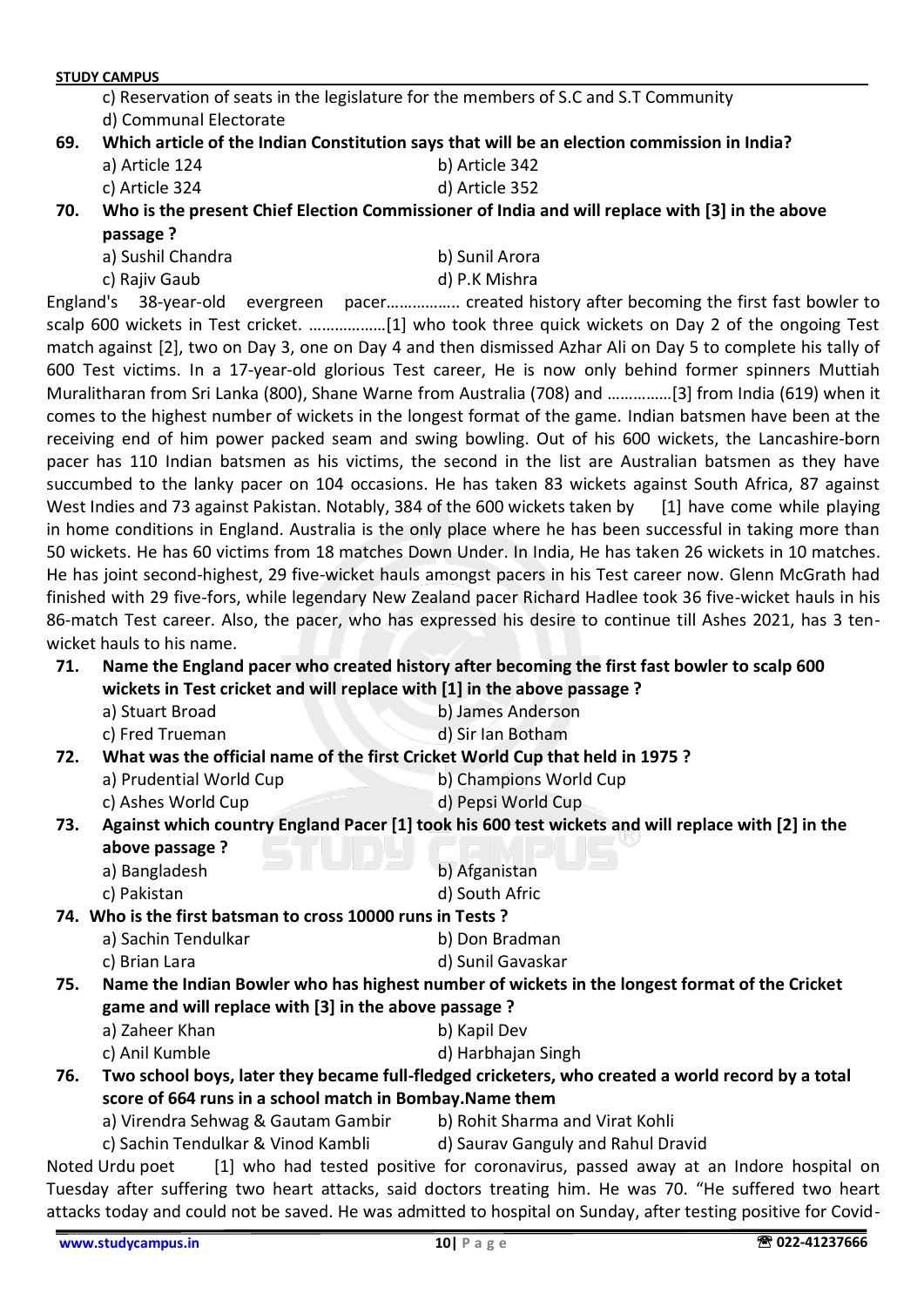19. He had 60% pneumonia," said Dr Vinod Bhandari of Sri Aurobindo Hospital. His Twitter bio describes him as "Indian Poet, Painter, Bollywood Lyricist". Before he checked himself into the hospital for treatment, the poet had tweeted about being coronavirus positive, asking people to pray for his quick recovery. He further asked people to not call up either him or his home to enquire about his health. He had said they will be getting updates through Twitter. With a 50-year career in poetry, He is an Urdu scholar of great repute, was one of the biggest mushaira (poetry symposiums) stars in the country and someone who fearlessly called a spade a spade. Among the poet's most powerful lines are "Sabhi ka khoon hai shamil yahan ki mitti mein; Kisi ke baap ka Hindustan thodi hai (Everybody's blood mingles in the soil; Hindustan does not belong solely to one)". The lines were used on posters and banners during the anti-CAA protests, pushing him to almost cult status. Earlier this year, his poem "Bulati hai magar jane ka nahi" went viral on social media, making him a sensation among the youth. Memes using the poem's opening lines flooded social media during Valentine's Day. Historian and author Rana Safvi termed the poet's death a "huge huge loss to a fearless voice and to the world of poetry". In fellow poet Gulzar's view, He was the soul of a mushaira. "Mushaira loot ke le gaye is a saying in Urdu. Lyricist-writer Javed Akhtar called his 's death "an irreparable loss" to contemporary Urdu poetry and society at large. "Like Habib Jalib, he was from the fast disappearing tribe of poets who are never short of courage to call a spade a spade," Akhtar said. Lyricist Varun Grover called him a "rockstar of the Indian literary world" and prince of the "mushaira" tradition. He wrote the lyrics of several songs, including "Chori Chori Jab Nazrein Mili" from Kareeb, "Koi jaye to le aye" from Ghatak , and "Neend Churai Meri" from Ishq.

**77. Name the Urdu poet who had died recently and will replace with [1] in the above passage?**

|     | a) Javed Akhtar         | b) Rahat Indori                                                                                  |
|-----|-------------------------|--------------------------------------------------------------------------------------------------|
|     | c) Gulzar               | d) Mirza Ghalib                                                                                  |
| 78. |                         | Which Indian Literature is a collection of 1028 hymns written in Vedic Sanskrit?                 |
|     | a) Rig Vedas            | b) Sama Vedas                                                                                    |
|     | c) Purans               | d) Upanishad                                                                                     |
| 79. |                         | Name the famous Poet of Pakistan who was given title "Khuda e Sukhan" or God of Poetry" ?        |
|     | a) Gulzar               | b) Meer Tagi Meer                                                                                |
|     | c) Hafeez Jullundhri    | d) Mirza Ghalib                                                                                  |
| 80. |                         | Who among the following poets used to write the Urdu Ghazals with the Pen name "Asad"?           |
|     | a) Meer Tagi Meer       | b) Amir Khusrow                                                                                  |
|     | c) Rahat Indori         | d) Mirza Ghalib                                                                                  |
| 81. |                         | " A Tale of two Cities" Novel state the fact in which following two cities?                      |
|     | a) London and Paris     | b) London and Berlin                                                                             |
|     | c) Chicago and New York | d) Moscow and Saint Petersburg                                                                   |
| 82. |                         | Name the Indian classical vocalist and Padma Vibhusan awardee who died recently in UnitedStates? |
|     | a) Pandit Ram D Pradhan | b) Ebrahim Alkazi                                                                                |
|     | c) Pandit Jasraj        | d) Saroj Khan                                                                                    |

A murder mystery in the backdrop of an arranged marriage will be at the centre stage of bestselling author………………[1] upcoming fiction book, announced publishing house Westland. The book's title — One Arranged Murder — and its cover were revealed by the author recently. It will be his ninth novel and 11th book overall. His last release was The Girl in Room 105. "'One Arranged Murder' is a gripping murder mystery set in a backdrop of an arranged marriage. Not only does it have intense suspense, it is also filled with humour, love and relatable Indian characters — something common to all my books. The test readers gave a phenomenal response and I can't wait for everyone to read it," [1] said. Though available for pre-order on Amazon, the book will be released worldwide on September 28. The spiritual leader,…………….[2], will release a new book titled "Our Only Home: A Climate Appeal to the World" on climate change with German environmental journalist, Franz Alt in November.

#### **About the book:**

………………….[2] in the book calls on political decision- makers to fight against deadlock and ignorance on the issue of climate change and to stand up for a different, more climate-friendly world and for the younger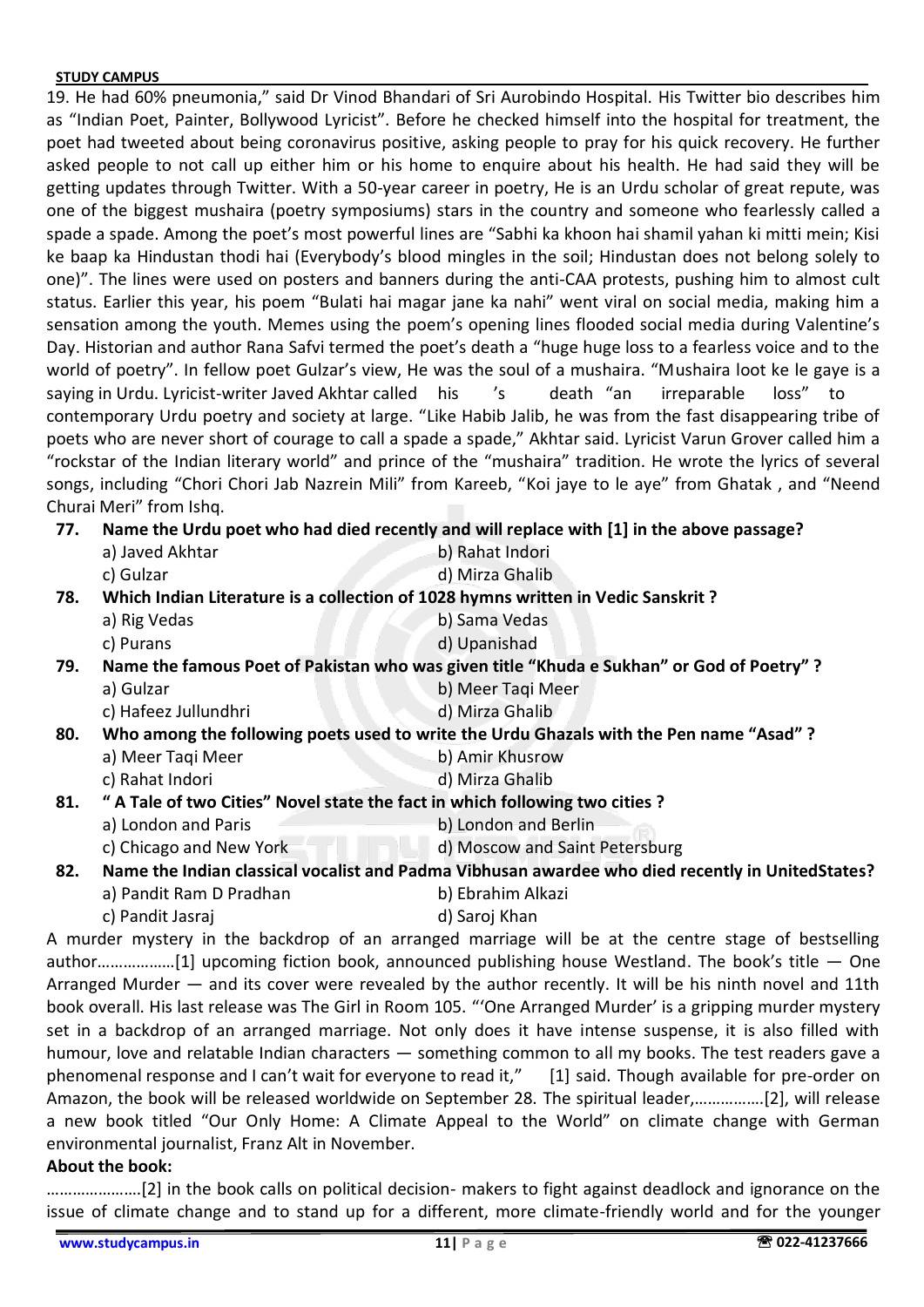|     |                                                                                          | generation to assert their right to regain its future. It follows his 2019 publication dedicated to children, "The |
|-----|------------------------------------------------------------------------------------------|--------------------------------------------------------------------------------------------------------------------|
|     |                                                                                          | Seed of Compassion: Lessons from the Life and Teachings of His Holiness [2]", his autobiography and a book         |
|     |                                                                                          |                                                                                                                    |
|     |                                                                                          | Leading Thinkers on Climate Change" was published. He has been a steadfast advocate for environmental              |
|     | conservation and has called for global cooperation on climate change and global warming. |                                                                                                                    |
| 83. |                                                                                          | Name the author of The book's title $-$ One Arranged Murder and will replace with [1] in the above                 |
|     | passage ?                                                                                |                                                                                                                    |
|     | a) Chetan Bhagat                                                                         | b) Neena Rai                                                                                                       |
|     | c) Vijay Kumar Chaudhary                                                                 | d) Amitav Ghosh                                                                                                    |
| 84. | Who wrote the<br>book "Republic"                                                         |                                                                                                                    |
|     | a) Marx                                                                                  | b) Socrates                                                                                                        |
|     | c) Plato                                                                                 | d) Aristotle                                                                                                       |
| 85. |                                                                                          | Name the Oscar-winning actor who authored the book titled "Greenlights" and published by Crown                     |
|     | <b>Publishing Group?</b>                                                                 |                                                                                                                    |
|     | a) Leonardo DiCaprio                                                                     | b) Matthew McConaughey                                                                                             |
|     | c) Bradley Cooper                                                                        | d) Jackie Chan                                                                                                     |
| 86. |                                                                                          | Name the famous Journalist and Author who wrote a new book titled, "RAW (Research and Analysis                     |
|     | Wing) : A History of India's Covert Operations'?                                         |                                                                                                                    |
|     | a) Rahul Kanwal                                                                          | b) Sagarika Ghosh                                                                                                  |
|     | c) Shekhar Gupta                                                                         | d) Yatish Yadav                                                                                                    |
| 87. |                                                                                          | Name the Spiritual leader who will release a new book titled "Our Only Home: A Climate Appeal to                   |
|     | the World" and will replace with [2] in the above passage ?                              |                                                                                                                    |
|     | a) Paulo Coehlo                                                                          | b) The Dalai Lama                                                                                                  |
|     | c) Pope Francis                                                                          | d) Sri Sri Ravi Shankar                                                                                            |
| 88. |                                                                                          | In which year Rabindranath Tagore won Noble Prize in Literature for his book "Gitanjali" ?                         |
|     | a) 1913                                                                                  | b) 1909                                                                                                            |
|     | c) 1905                                                                                  | d) 1901                                                                                                            |
| 89. |                                                                                          | The central government has formulated the National Council for Transgender Persons recently. Who                   |
|     | is the present chairperson of the council?                                               |                                                                                                                    |
|     | a) Narendra Singh Tomar                                                                  | b) Thaawar Chand Gehlot                                                                                            |
|     | c) Ram Vilas Paswan                                                                      | d) D.V. Sadananda Gowda                                                                                            |
| 90. |                                                                                          | India's longest river ropeway project connecting the northern and southern banks of the                            |
|     | Brahmaputra river was inaugurated at which state?                                        |                                                                                                                    |
|     | a) Uttarakhand                                                                           | b) Tripura                                                                                                         |
|     | c) Assam                                                                                 | d) Arunachal Pradesh                                                                                               |
| 91. |                                                                                          | Name the company which has launched 'The Anywhere School' initiative to boost online education.                    |
|     | a) Facebook<br>c) Google                                                                 | b) Microsoft<br>d) Reliance                                                                                        |
| 92. |                                                                                          | Who among the following has been inducted into International Cricket Council (ICC)'s cricket hall of               |
|     | fame 2020?                                                                               |                                                                                                                    |
|     | a) Jacques Kallis                                                                        | b) Lisa Sthalekar                                                                                                  |
|     | c) Syed Zaheer Abbas                                                                     | d) All the $(a)$ , $(b)$ and $(c)$                                                                                 |
| 93. |                                                                                          | Find the company which has won 2020 Global water award of Global water intelligence for its TRTO                   |
|     | plant at Koyambedu, Chennai.                                                             |                                                                                                                    |
|     | a) VA Tech Wabag                                                                         | b) GE Water                                                                                                        |
|     | c) Thermax India                                                                         | d) Suez Water Technologies                                                                                         |
| 94. | G Satheesh Reddy has got 2-year extension as the chairman                                | of<br>which organization?                                                                                          |
|     | a) Centre for Development of Advanced Computing (CDAC)                                   |                                                                                                                    |
|     | b) Defence Research and Development Organisation (DRDO)                                  |                                                                                                                    |
|     | c) Indian Space Research Organisation (ISRO)                                             |                                                                                                                    |
|     |                                                                                          |                                                                                                                    |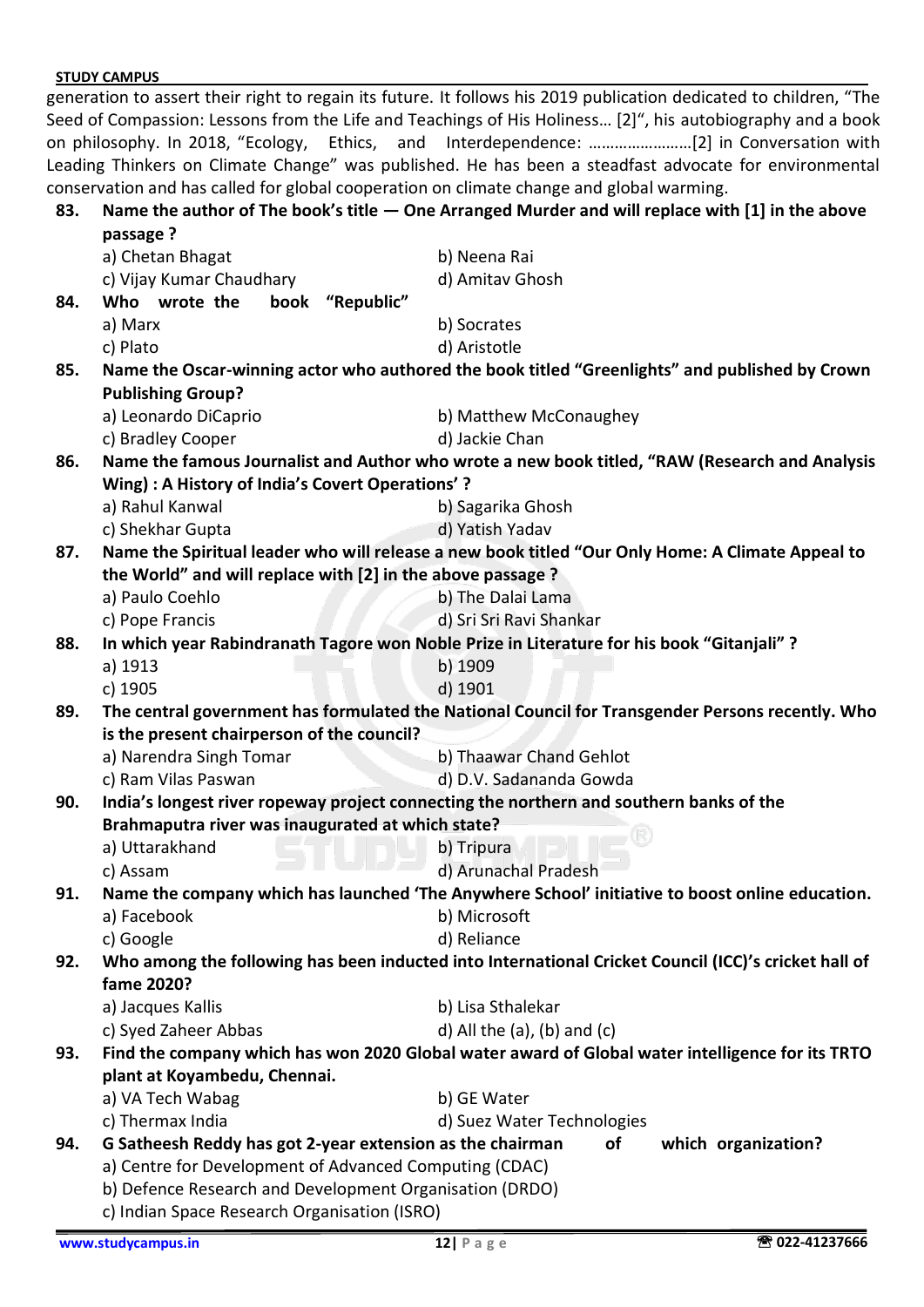|     | <b>STUDY CAMPUS</b>                                                                                    |                           |          |                    |                     |
|-----|--------------------------------------------------------------------------------------------------------|---------------------------|----------|--------------------|---------------------|
|     | (d) National Informatics Centre (NIC)                                                                  |                           |          |                    |                     |
|     | 95. Name the Indian who has bagged the first-ever gold for                                             |                           | India in | Mental             | <b>Calculation</b>  |
|     | World Championship (August 2020).                                                                      |                           |          |                    |                     |
|     | a) Neelakantha Bhanu Prakash                                                                           | b) Granth Thakkar         |          |                    |                     |
|     | c) Rhea Shah                                                                                           | d) Priyanshi Somani       |          |                    |                     |
| 96. | Which continent was declared wild polio free by World Health organization in                           |                           |          |                    | <b>August 2020?</b> |
|     | a) Australia                                                                                           | b) South America          |          |                    |                     |
|     | c) Asia                                                                                                | d) Africa                 |          |                    |                     |
| 97. | Which public sector company has won Swacchta Hi Seva (Cleanliness is Service) 2019 award?              |                           |          |                    |                     |
|     | a) Bharat Heavy Electricals Limited                                                                    |                           |          |                    |                     |
|     | b) Oil and Natural Gas Corporation                                                                     |                           |          |                    |                     |
|     | c) Hindustan Petroleum Corporation Limited                                                             |                           |          |                    |                     |
|     | d) NLC India Limited                                                                                   |                           |          |                    |                     |
| 98. | Who has become 1st fast bowler to take 600 wickets                                                     |                           | in.      | international test | cricket?            |
|     | a) Stuart Broad                                                                                        | b) James Anderson         |          |                    |                     |
|     | c) Glenn McGrath                                                                                       | d) Dale Steyn             |          |                    |                     |
| 99. | Cricket Drona', a book on renowned coach VasudevJagannathParanjpe was written by whom?                 |                           |          |                    |                     |
|     | a) JatinParanjpe                                                                                       | b) Anand Vasu             |          |                    |                     |
|     | c) BoriaMajumdar                                                                                       | $d)$ Both $(a)$ and $(b)$ |          |                    |                     |
|     | 100. Who has bagged 2020 International Booker Prize for the book 'The Discomfort of Evening' (youngest |                           |          |                    |                     |
|     | author<br>the<br>award)?<br>to receive                                                                 |                           |          |                    |                     |
|     | a) David Grossman                                                                                      | b) Jokha al-Harthi        |          |                    |                     |
|     | c) Marieke Lucas Rijneveld                                                                             | d) RajKamal               |          |                    |                     |
|     |                                                                                                        |                           |          |                    |                     |